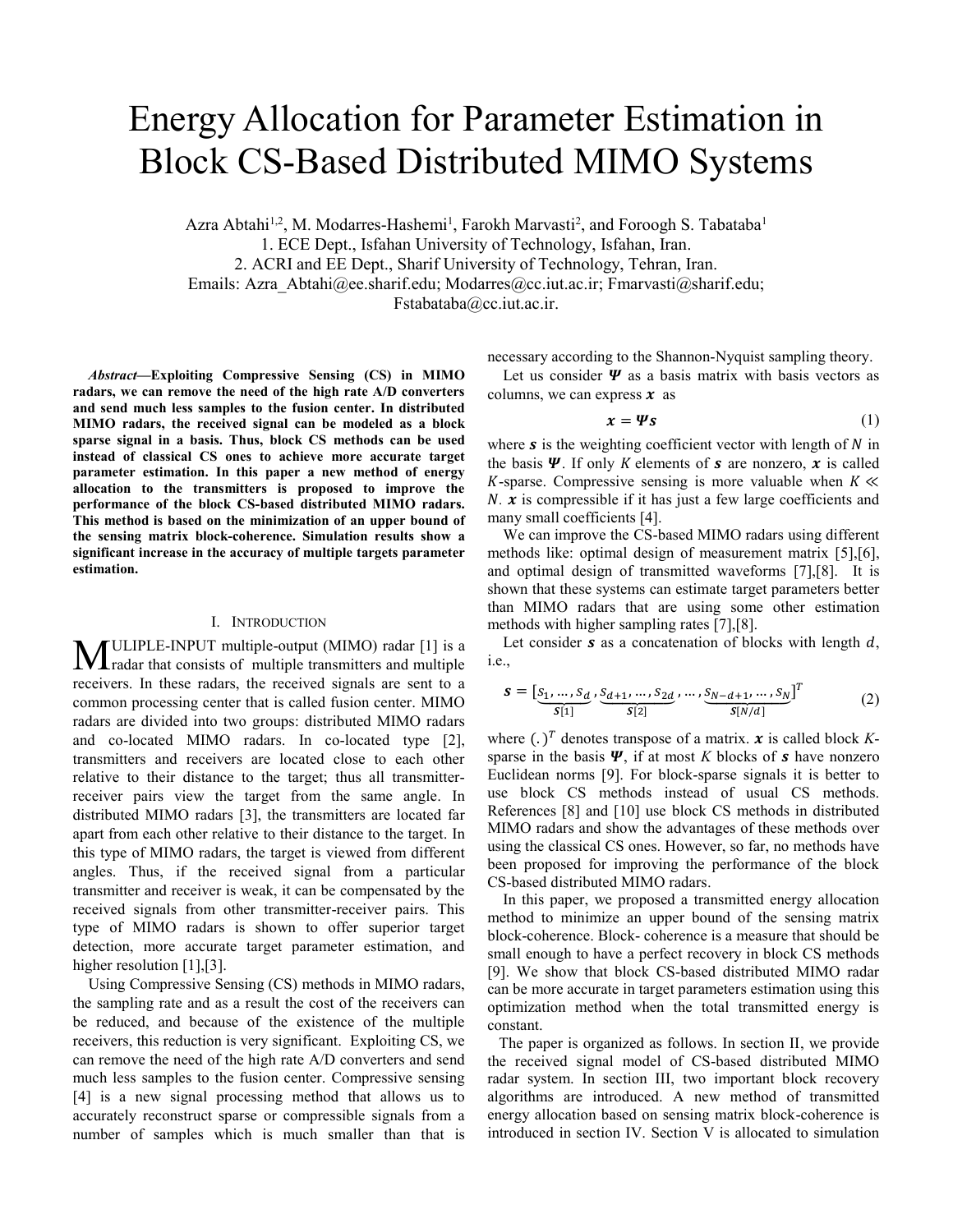results, and finally, we make some concluding remarks in section VI.

## II. RECEIVED SIGNAL MODEL FOR CS-BASED DISTRIBUTED MIMO RADAR

We consider a distributed MIMO radar system consisting of  $M_t$  transmitters and  $N_r$  receivers. The locations of the  $i<sup>th</sup>$ transmitter and the  $l^{\text{th}}$  receiver are  $t_i = [t_{x_i}, t_{y_i}]$  and  $r_i =$  $[r_{x_1}, r_{y_1}]$  on a Cartesian coordinate system, respectively. We assume that there are  $K$  targets that are moving in a two dimensional plane. However, without loss of generality, this modeling can be extended to the three dimensional case. The location and the velocity of the  $k^{\text{th}}$  target are  $\boldsymbol{p}_k = [p_x^k, p_y^k]$ and  $v_k = [\tilde{v}_x^k, \tilde{v}_y^k]$ , respectively. The transmitters transmit orthogonal waveforms of duration  $T_P$ , and Pulse Repetition Interval (PRI) is  $T. x_i(t)$  is a complex baseband waveform with energy equal to 1, and  $p_i x_i(t)$  is the waveform transmitted from the  $i<sup>th</sup>$  transmitter. Let us assume the total transmitted energy is  $M_t$  (i. e.  $\sum_{i=1}^{M_t} (p_i)^2 = M_t$ ). Now, we model the received signal in four stages as follows:

Stage 1: Under a narrow band assumption on the waveforms, the baseband signal arriving at the  $l<sup>th</sup>$  receiver from the  $i<sup>th</sup>$  transmitter can be expressed as

$$
\mathbf{z}_{il}(t) = \sum_{k=1}^{K} \beta_k^{il} p_i x_i (t - \beta_k^{il}) e^{j2\pi (f_k^{il}(t - \tau_k^{il}) - f_c \tau_k^{il})} + n_{il}(t)
$$
\n(3)

where  $\beta_k^{il}$  denotes the attenuation coefficient corresponding to the  $k^{\text{th}}$  target between the  $i^{\text{th}}$  transmitter and the  $l^{\text{th}}$  receiver,  $n_{il}(t)$  denotes the corresponding received noise,  $f_c$  is the carrier frequency, and  $f_k^{il}$  and  $\tau_k^{il}$  are respectively the corresponding  $k<sup>th</sup>$  target Doppler shift and delay that can be expressed as [8]:

$$
f_k^{il} = \frac{f_c}{c} \left( \boldsymbol{v}_k \cdot \boldsymbol{u}_{r_l}^k - \boldsymbol{v}_k \cdot \boldsymbol{u}_{t_i}^k \right)
$$
 (4)

$$
\tau_k^{il} = \frac{1}{c} \left( ||\mathbf{p}_k - \mathbf{t}_i|| + ||\mathbf{p}_k - \mathbf{r}_i|| \right) \tag{5}
$$

where c is the speed of light and  $\mathbf{u}_{t_i}^k$  and  $\mathbf{u}_{r_i}^k$  denote the unit vector from the  $i<sup>th</sup>$  transmitter to the  $k<sup>th</sup>$  target and unit vector from the  $k^{\text{th}}$  target to the  $l^{\text{th}}$  receiver, respectively.

 Like [8], after down converting the received bandpass signal from the radio frequency, it is passed through a bank of  $M_t$  matched filters corresponding to  $M_t$  transmitters. Let us assume  $\beta_k^{il}$  does not vary within the estimation process duration and the Doppler shift is small (the velocity of targets is much smaller than c). Hence,  $\beta_k^{\mu} p_i e^{j2\pi f_k^{\mu} t}$  can be taken outside of the integral in the matched filter operation. Therefore, if  $T_s$  denotes the sampling period time, the sampled output of the  $i^{\text{th}}$  matched filter at the  $l^{\text{th}}$  receiver in the  $m^{\text{th}}$ pulse of the estimation process from the  $k<sup>th</sup>$  target can be expressed as

$$
z_{il,k}^{m}(n) = \beta_{k}^{il} p_{i} e^{j2\pi \left(f_{k}^{il} \left((m-1)T + nT_{S} - \tau_{k}^{il}\right) - f_{c} \tau_{k}^{il}\right)} + n_{il}^{m}(nT_{S}) =
$$
  
\n
$$
\beta_{k}^{il} \Psi_{il,k}^{m}(n) + n_{il}^{m}(nT_{S})
$$
\n(6)

where

$$
\Psi_{il,k}^{m}(n) = p_i e^{j2\pi \left( f_k^{il} \left( (m-1)T + nT_s - \tau_k^{il} \right) - f_c \tau_k^{il} \right)} \tag{7}
$$

Stage 2: Let us define:

$$
\boldsymbol{e}^{m}(n) = [(\boldsymbol{e}_{1}^{m}(n))^{T}, ..., (\boldsymbol{e}_{N_{r}}^{m}(n))^{T}]^{T}, \qquad (8)
$$

$$
\boldsymbol{\varPsi}_{k}^{\boldsymbol{m}}(n) = diag\{\boldsymbol{\varPsi}_{1,k}^{\boldsymbol{m}}(n), \dots, \boldsymbol{\varPsi}_{N_{\boldsymbol{r}},k}^{\boldsymbol{m}}(n)\},\tag{9}
$$

$$
\boldsymbol{\beta}_k = [(\boldsymbol{\beta}_{1,k})^T, \dots, (\boldsymbol{\beta}_{N_T,k})^T]^T
$$
\n(10)

where

$$
\boldsymbol{e}_l^m(n) = [n_{1l}^m(n_{\rm s}), \dots, n_{M_l}^m(n_{\rm s})]^T, \tag{11}
$$

$$
\Psi_{l,k}^{m}(n) = diag\{\Psi_{1l,k}^{m}(n), ..., \Psi_{M_{t}l,k}^{m}(n)\},
$$
\n(12)

$$
\boldsymbol{\beta}_{l,k} = [\beta_k^{1l}, \dots, \beta_k^{M_t l}]^T
$$
\n(13)

 Putting together the output of all the matched filters of a receiver, and then, putting together the output of all the receivers at a same time in a vector, we have

where

$$
\mathbf{z}^m(n) = \mathbf{\Psi}^m(n)\boldsymbol{\beta} + \boldsymbol{e}^m(n) \tag{14}
$$

$$
\boldsymbol{\varPsi}^{m}(n) = [\boldsymbol{\varPsi}_{1}^{m}(n), \dots, \boldsymbol{\varPsi}_{K}^{m}(n)], \qquad (15)
$$

$$
\boldsymbol{\beta} = [(\boldsymbol{\beta}_1)^T, \dots, (\boldsymbol{\beta}_K)^T]^T
$$
\n(16)

 Stage 3: We discretize the estimation space and consider it as a four-dimensional space including: the position in the direction  $x$ , the position in the direction  $y$ , the velocity in the direction  $x$ , and the velocity in the direction  $y$ , which are denoted by x, y,  $v_x$ ,  $v_y$ , respectively. The points of this discretized space have the following form.

$$
(x_h, y_h, v_x^h, v_y^h), h = 1, \dots, L
$$
 (17)

If we define

$$
\overline{\boldsymbol{\beta}}_h = \begin{cases} \boldsymbol{\beta}_k, & \text{if the } k^{\text{th}} \text{ target is at } (x_h, y_h, v_x^h, v_y^h) \\ \mathbf{0}_{(M_t N_T) \times 1}, & \text{otherwise} \end{cases} \tag{18}
$$

$$
\mathbf{s} = [(\overline{\boldsymbol{\beta}}_1)^T, \dots, (\overline{\boldsymbol{\beta}}_L)^T]^T
$$
 (19)

we can rewrite (16) as

$$
\mathbf{z}^m(n) = \widetilde{\mathbf{\Psi}}^m(n)\mathbf{s} + \mathbf{e}^m(n) \tag{20}
$$

where

$$
\widetilde{\mathbf{\Psi}}^{m}(n) = [\widetilde{\mathbf{\Psi}}_{1}^{m}(n), \dots, \widetilde{\mathbf{\Psi}}_{L}^{m}(n)], \qquad (21)
$$

$$
\widetilde{\Psi}_{h}^{m}(n) = {\Psi}_{k}^{m}(n)|_{(p_{x}^{k}, p_{y}^{k}, \widetilde{v}_{x}^{k}, \widetilde{v}_{y}^{k}) = (x_{h}, y_{h}, v_{x}^{h}, v_{y}^{h})}
$$
\n(22)

Stage 4: If  $N_p$  pulses are used in the estimation process and  $N_s$  denotes the number of the achieved samples in each PRI, we have  $N_p \times N_s$  samples at the output of each matched filter. Finally, we stack  $\left\{ {\mathbf{z}^m(n)} \right\}_{n=1}^{N_s}$  and  $\left\{ {\mathbf{z}^m(n)} \right\}_{n=1}^{N_p}$  into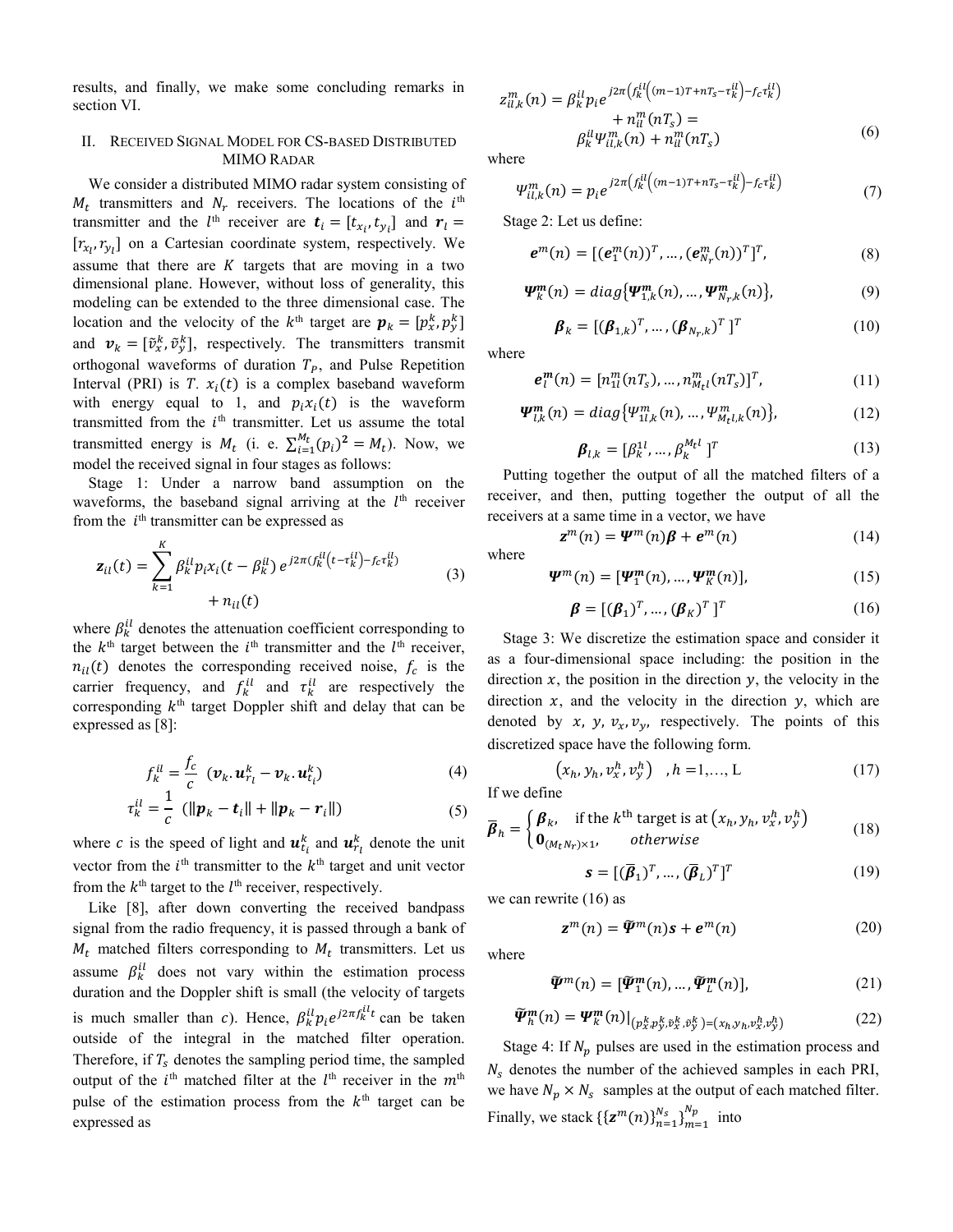$\bm{z}_{(N_p \times N_s \times M_t \times N_r) \times (1)} = [(\bm{z}^1(0))^T, ..., (\bm{z}^1(N_s-1))^T]$ , ...,  $(\mathbf{z}^{N_p}(0))^T$ , ...,  $(\mathbf{z}^{N_p}(N_s-1))^T]^T = \mathbf{\Psi}\mathbf{s} + \mathbf{e}$ (23) where

$$
\Psi_{(N_p \times N_s \times M_t \times N_r) \times (L \times M_t \times N_r)} = [(\tilde{\Psi}^1(0))^T, ..., (\tilde{\Psi}^1(N_s - 1))^T, ..., (\tilde{\Psi}^N(0))^T, ..., (\tilde{\Psi}^N(0))^T, ..., (\tilde{\Psi}^N(0))^T]^T
$$
\n(24)

$$
\begin{aligned} e_{(N_p \times N_s \times M_t \times N_r) \times (1)} &= [(e^1(0))^T, \dots, (e^1(N_s - 1))^T \\ &\dots, (e^{N_p}(0))^T, \dots, (e^{N_p}(N_s - 1))^T]^T \end{aligned} \tag{25}
$$

 The number of targets is usually much smaller than the length of  $s$ . Hence,  $s$  is a block  $K$ -sparse vector with the block-length of  $d = M_t \times N_r$ . Using CS we can reconstruct s from far fewer samples (measurements) that are obtained by multiplying  $\varphi_{(M)\times(N_n\times N_s\times M_t\times N_r)}$  with the received signal in each receiver [11]. Thus, at the fusion center we have

where

$$
E = \varphi e \tag{27}
$$

 $y = \varphi z = \theta s + E$  (26)

$$
\boldsymbol{\theta} = \boldsymbol{\varphi} \boldsymbol{\varPsi} \tag{28}
$$

 $\varphi$  is called the measurement matrix, and  $\theta$  is called the sensing matrix. The measurement matrix must be suitable and create small coherence for sensing matrix in classical CS. The coherence of the sensing matrix is the maximum absolute value of the correlation between the sensing matrix columns. It has been shown that zero-mean Gaussian random matrix can be used as a suitable measurement matrix [4].

## III. THE BLOCK RECOVERY ALGORITHMS

 There are several block recovery algorithms that can be used for recovering  $s$  in (26). In this paper, the extensions of the Matching Pursuit (MP) and Orthogonal Matching Pursuit (OMP) algorithms to the block-sparse case are used. These algorithms are named Block Matching Pursuit (BMP) and Block Orthogonal Matching Pursuit (BOMP) [9], respectively.

Let we divide the sensing matrix into  $L$  blocks as

$$
\boldsymbol{\theta} = [\underbrace{\boldsymbol{\theta}_{1}, \dots, \boldsymbol{\theta}_{d}}_{\boldsymbol{\theta}[1]}, \dots, \underbrace{\boldsymbol{\theta}_{L \times (d-1)+1}, \dots, \boldsymbol{\theta}_{L \times d}}_{\boldsymbol{\theta}[L]} ]
$$
(29)

where  $\theta_l$  is the l<sup>th</sup> column of  $\theta$ . Both BMP and BOMP algorithms start by initializing  $s_0 = 0$  and the residual as  $r_0 =$ **y**. At the *i*<sup>th</sup> stage ( $i \ge 1$ ), according to

$$
l_i = \arg \max_{l} \|\boldsymbol{\theta}^H[l]\boldsymbol{r}_{i-1}\|_2,\tag{30}
$$

the block that is the best matched to  $r_{i-1}$  is chosen. Superscript  $(.)^H$  denotes the Hermitian of a matrix. After choosing the index  $l_i$ ,  $s$  and the residual are updated.

#### IV. THE PROPOSED METHOD FOR ENERGY ALLOCATION

Block-coherence is defined as [9]:

$$
\mu_B = \max_{l,r \neq l} \frac{1}{d} \rho(\boldsymbol{\theta}^H[l] \boldsymbol{\theta}[r]) \tag{31}
$$

where  $\rho(.)$  is the spectral norm which is denoted by  $\rho(A) =$  $\sqrt{\lambda_{max}(A^H A)}$ .  $\lambda_{max}(B)$  is the largest eigenvalue of the positive-semidefinite matrix  $\bm{B}$ .

 According to section III, for the ideal performance of BMP and BOMP algorithms,  $\|\theta^H[r]\theta[l]\theta^H[l]\theta[r]\|_1$  ( $\|\theta\|_1$  is the sum of the absolute values of the elements of  $\bm{B}$ ) should merge to zero for  $l \neq r$ . Because if a block of **s** (for example **s**[l]) is equal to zero,  $y$  is not the combination of its corresponding block columns in  $\theta$ . If  $\|\theta^H[r]\theta[l]\theta^H[l]\theta[r]\|_1$  for  $l \neq r$  is small enough, we will not choose this block as a candidate of the nonzero-norm blocks. It is shown that for matrix  $A_{w \times d}$ with arbitrary  $w$ , we have [12]:

$$
\lambda_{max}(A^H A) \le \max_{i} \sum_{k=1}^{d} |(A^H A)_{i,k}| \tag{32}
$$

Also, we know that

$$
\max_{i} \sum_{k=1}^{d} |(A^{H}A)_{i,k}| \leq \sum_{k=1}^{d} \sum_{i=1}^{d} |(A^{H}A)_{i,k}| = ||A^{H}A||_{1}
$$
(33)

Thus, we have

$$
\lambda_{max}(\boldsymbol{\theta}^{H}[r]\boldsymbol{\theta}[l]\boldsymbol{\theta}^{H}[l]\boldsymbol{\theta}[r])\n\leq \|\boldsymbol{\theta}^{H}[r]\boldsymbol{\theta}[l]\boldsymbol{\theta}^{H}[l]\boldsymbol{\theta}[r]\|_{1}\n\tag{34}
$$

In order to merge  $\|\theta^H[r]\theta[l]\theta^H[l]\theta[r]\|_1$  to zero, it is necessary that  $\lambda_{max}(\theta^H[r]\theta[l]\theta^H[l]\theta[r])$  merges to zero. Hence, it is clear that for a good performance of BMP or BOMP, the block-coherence of the sensing matrix should merge to zero. Reference [9] has shown that if this measure is small enough, the BMP and BOMP algorithms choose the correct block in each stage. Therefore, we want to allocate optimal energy to the transmitters in order to reduce this value.

 Now, we want to achieve an upper bound for the blockcoherence of the sensing matrix. According to [13], we can write

$$
\mu_B = \max_{l,r \neq l} \frac{1}{d} \rho(\boldsymbol{\theta}^H[l]\boldsymbol{\theta}[r]) \le \max_{l,r \neq l} \frac{1}{d} \rho(\boldsymbol{\theta}^H[l]) \rho(\boldsymbol{\theta}[r]) \tag{35}
$$

By using (34) and (35), we have

$$
\mu_B \le \max_{l,r \neq l} \frac{1}{d} \sqrt{\|\boldsymbol{\theta}^H[l]\boldsymbol{\theta}[l]\|_1} \sqrt{\|\boldsymbol{\theta}^H[r]\boldsymbol{\theta}[r]\|_1}
$$
(36)

It is clear that if the square of a positive expression is minimized, that expression is also minimized. Besides, we know

$$
\max_{l,r \neq l} \|\theta^{H}[l] \theta^{[l]} \|_{1} \|\theta^{H}[r] \theta^{[r]} \|_{1}
$$
\n
$$
\leq \sum_{l=1}^{L} \sum_{\substack{r=1 \ r \neq l}}^{L} \|\theta^{H}[l] \theta[l] \|_{1} \|\theta^{H}[r] \theta[r] \|_{1}
$$
\n
$$
\leq \left( \sum_{l=1}^{L} \|\theta^{H}[l] \theta[l] \|_{1} \right)^{2} \tag{37}
$$

Therefore, the cost function for minimization problem in order to improve the performance of the mentioned block-CS methods can be considered as fallows

$$
\sum_{l=1}^{L} \|\boldsymbol{\theta}^{H}[l]\boldsymbol{\theta}[l]\|_{1}
$$
\n(38)

If we define

$$
\boldsymbol{H}_1 = diag\{\underbrace{p_1, \dots, p_{M_t}, \dots, p_1, \dots, p_{M_t}}_{N_T}\}\tag{39}
$$

$$
\bar{\bar{\Psi}} = \Psi|_{(p_1, \dots, p_{M_t}) = (1, \dots, 1)}
$$
(40)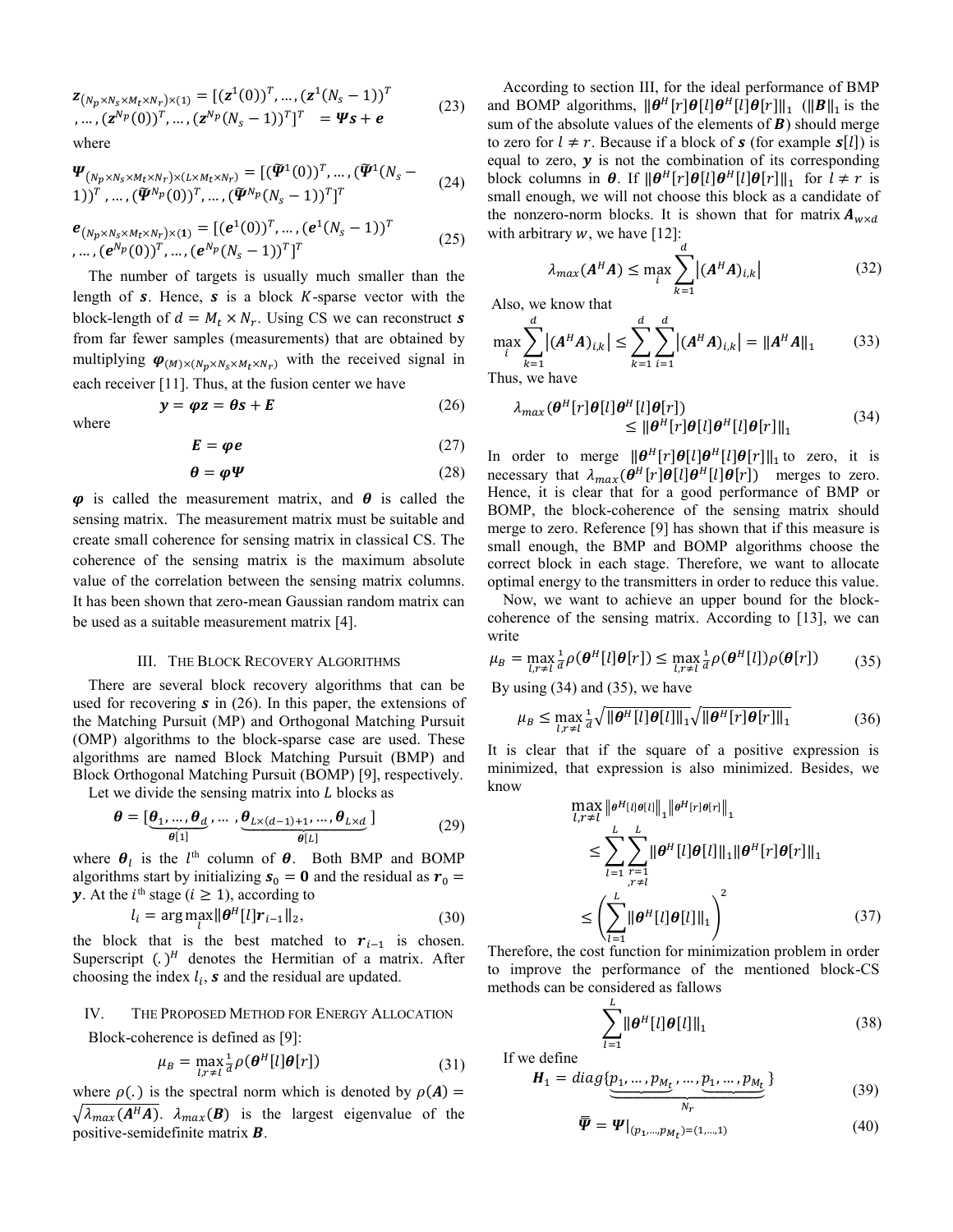the  $l^{\text{th}}$  block of  $\Psi$  can be written as:

$$
\Psi[l] = \overline{\Psi}[l]H_1,\tag{41}
$$

and the  $l^{\text{th}}$  block of  $\theta$  can be shown as

$$
\boldsymbol{\theta}[l] = \boldsymbol{\varphi}\boldsymbol{\overline{\Psi}}[l] \boldsymbol{H}_1,\tag{42}
$$

Considering (42), our optimization problem can be expressed as:

$$
\min_{p_1, \dots, p_{M_t}} \sum_{l=1}^{L} \left\| H_1^H \overline{\Psi}^H[l] \varphi^H \varphi \overline{\Psi}[l] H_1 \right\|_1
$$
\ns.t. 
$$
\sum_{i=1}^{M_t} (p_i)^2 = M_t
$$
\n
$$
p_i \ge 0 \quad \text{for } i = 1, \dots, M_t
$$
\n(43)

 We should change the problem into a standard form. We do this in three stages as follows.

Stage 1: We know

$$
\sum_{l=1}^{L} \left\| H_1^H \overline{\Psi}^H[l] \varphi^H \varphi \overline{\Psi}[l] H_1 \right\|_1
$$
\n
$$
= \sum_{l=1}^{L} \left\| abs(H_1^H \overline{\Psi}^H[l] \varphi^H \varphi \overline{\Psi}[l] H_1) \right\|_1
$$
\n
$$
= \left\| abs(H_1^H \sum_{l=1}^{L} (\overline{\Psi}^H[l] \varphi^H \varphi \overline{\Psi}[l]) H_1) \right\|_1
$$
\n(44)

 $H_1$  is a matrix with real and positive elements. Thus, we can rewrite the cost function of (43) as

$$
\left\| H_1^H abs\left( \sum_{l=1}^L (\overline{\boldsymbol{\Psi}}^H[l] \boldsymbol{\varphi}^H \boldsymbol{\varphi} \overline{\boldsymbol{\Psi}}[l]) \right) H_1 \right\|_1 \tag{45}
$$

Elements of  **are real and positive. Therefore, (45) is equal to** 

$$
\mathbf{1}_{1 \times d} H_1^H \overline{A} H_1 \mathbf{1}_{d \times 1} \tag{46}
$$

where  $\mathbf{1}_{m \times n}$  is an  $m \times n$  matrix with elements that all are equal to 1, and

$$
\overline{A} = abs\left(\sum_{l=1}^{L} (\overline{\boldsymbol{\varPsi}}^{H}[l] \boldsymbol{\varphi}^{H} \boldsymbol{\varphi} \overline{\boldsymbol{\varPsi}}[l])\right) \tag{47}
$$

Stage 2: Let us define:

$$
\overline{\boldsymbol{p}} = \boldsymbol{H}_1 = [\underbrace{\boldsymbol{p}_1, \dots, \boldsymbol{p}_{M_t}, \dots, \boldsymbol{p}_1, \dots, \boldsymbol{p}_{M_t}}_{N_r}]^T
$$
(48)

Therefore, the cost function can be expressed as:

$$
\overline{p}^H \overline{A} \overline{p} \tag{49}
$$

Stage 3: We can define:

$$
\boldsymbol{p} = \begin{bmatrix} \tilde{p}_1, \dots, \tilde{p}_{M_t N_T} \end{bmatrix}^T, \tag{50}
$$

and have the following cost function.

$$
\boldsymbol{p}^H \overline{\boldsymbol{A}} \boldsymbol{p} \tag{51}
$$

Then, by considering the following conditions we have an optimization problem that is equal to (43).

$$
J_{i,l}\mathbf{p} = 1
$$
 for  $i = 1, ..., M_t$   
 $l = 1, ..., N_r - 1$ 

$$
J_{i,l} = [\bar{J}_i, \underbrace{0_{1 \times M_t}, \dots, 0_{1 \times M_t}}_{l-1}, -\bar{J}_i, \underbrace{0_{1 \times M_t}, \dots, 0_{1 \times M_t}}_{N_r - l - 1}]
$$
  
,  $\bar{J}_i = [\underbrace{0, \dots, 0}_{i-1}, 1, \underbrace{0, \dots, 0}_{M_t - i}]$  (52)

$$
\|\boldsymbol{p}\| = M_t N_r \tag{53}
$$

$$
\tilde{p}_i \ge 0 \quad \text{for } i = 1, \dots, M_t N_r \tag{54}
$$

It is clear that the conditions in  $(52)$  are used for equalizing **p** to  $\bar{p}$ . We can use the CVX software to solve this optimization problem [14].

### V. SIMULATION RESULTS

In this section, the performance of block CS-based distributed MIMO radar system using the proposed method is evaluated. Let us consider a distributed MIMO radar system with 2 transmitters and 2 receivers. The locations of the transmitters and receivers are as follows (the distance unit is meter):

 $\mathbf{t}_1 = [100,0], \mathbf{t}_2 = [200,0], \mathbf{r}_1 = [0,200], \mathbf{r}_2 = [0,100]$ The carrier frequency of the transmitted waveforms is  $f_c =$ 1 GHz. We choose T = 200 ms,  $T_s = 0.2$  ms,  $N_s = 10$ , and  $N_p = 4$ . The estimation space is divided into L = 144 points. The position and velocity of these points are determined as (the velocity unit is m/s):

$$
x_h \in \{80,90,100\}, \qquad h = 1,...,144
$$

$$
y_h \in \{260,270,280\}, \qquad h = 1,...,144
$$

$$
v_x^h \in \{100,110,120,130\}, \qquad h = 1,...,144
$$

$$
v_y^h \in \{100,110,120,130\}, \qquad h = 1,...,14
$$

There are 2 targets, and their positions and velocities have been chosen as

$$
\boldsymbol{p}_1 = [100, 260], \boldsymbol{p}_2 = [80, 280] \tag{55}
$$

$$
\boldsymbol{v}_1 = [120, 100], \boldsymbol{v}_2 = [110, 120] \tag{56}
$$

The elements of the noise vector  $(e)$  are i.i.d. and zero-mean Gaussian random variables, and the target attenuation coefficients are Rayleigh random variables with means of 0.8147 and variances of 0.1813.

We introduce a new measure: total transmitted Energy to the Noise energy Ratio (ENR) defined as the ratio of the total transmitted Energy from the  $M_t$  transmitter to  $E\{\|\mathbf{e}\|^2\}$ :

$$
ENR = (M_t \times N_s \times N_p) / (N_s \times N_p \times d \times var_n)
$$
  
= 
$$
\frac{M_t}{d \times var_n} = \frac{1}{N_r \times var_n}
$$

where  $var_n$  is the noise variance. The measurement matrix entries are i.i.d. and zero-mean Gaussian random variables.

Let us use BOMP#1 and BMP#1, respectively, for denoting the BOMP and BMP methods when the transmitted energy is optimally allocated to the transmitters according to the proposed method; Notations BOMP and BMP are used for the